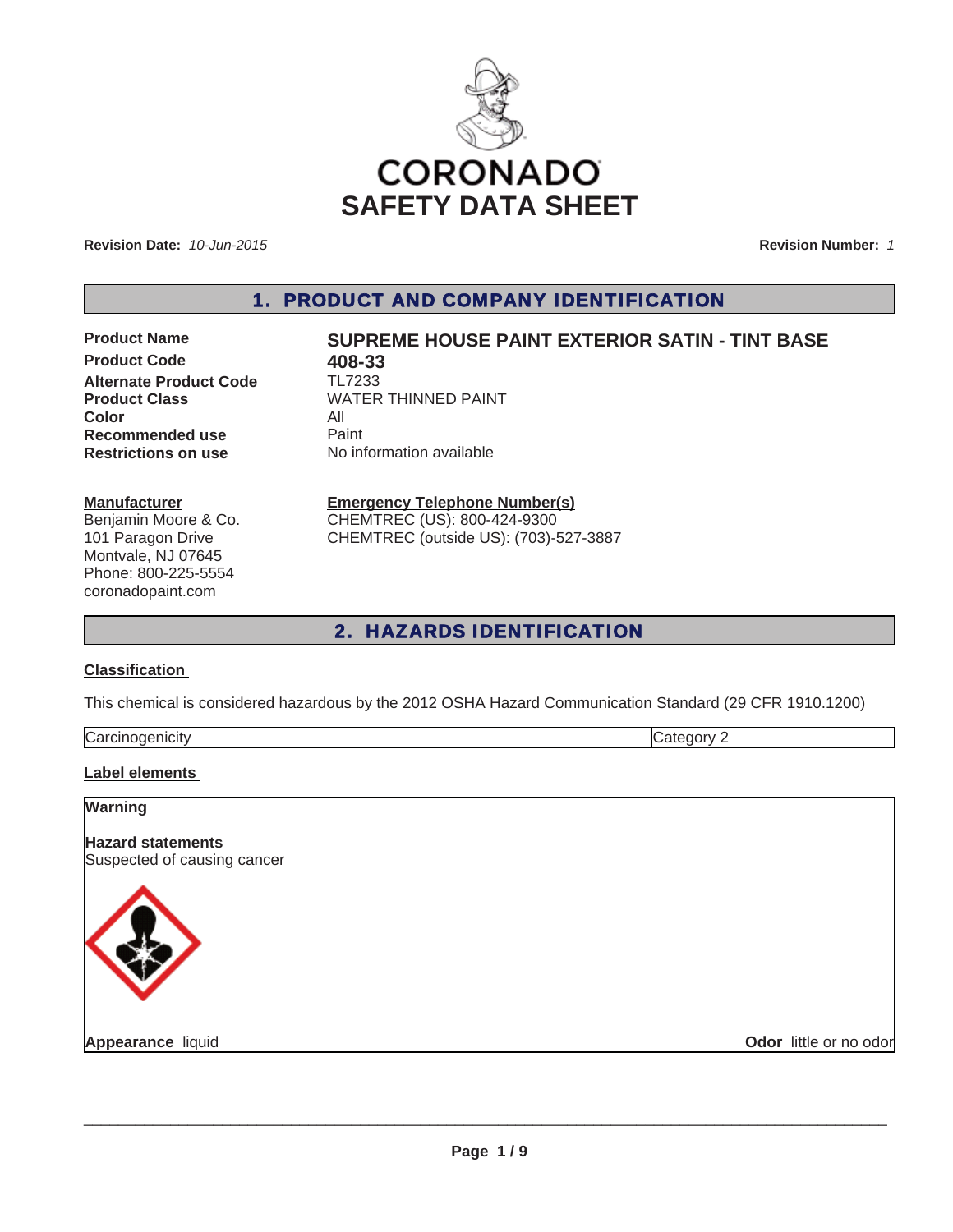## **Precautionary Statements - Prevention**

Obtain special instructions before use Do not handle until all safety precautions have been read and understood Use personal protective equipment as required

## **Precautionary Statements - Response**

If exposed or concerned get medical attention

## **Precautionary Statements - Storage**

Store locked up

## **Precautionary Statements - Disposal**

Dispose of contents/container to an approved waste disposal plant

# **Hazards not otherwise classified (HNOC)**

Not Applicable

### **Other information**

No information available

# 3. COMPOSITION INFORMATION ON COMPONENTS

 $\_$  ,  $\_$  ,  $\_$  ,  $\_$  ,  $\_$  ,  $\_$  ,  $\_$  ,  $\_$  ,  $\_$  ,  $\_$  ,  $\_$  ,  $\_$  ,  $\_$  ,  $\_$  ,  $\_$  ,  $\_$  ,  $\_$  ,  $\_$  ,  $\_$  ,  $\_$  ,  $\_$  ,  $\_$  ,  $\_$  ,  $\_$  ,  $\_$  ,  $\_$  ,  $\_$  ,  $\_$  ,  $\_$  ,  $\_$  ,  $\_$  ,  $\_$  ,  $\_$  ,  $\_$  ,  $\_$  ,  $\_$  ,  $\_$  ,

| <b>Chemical Name</b>                                                         | <b>CAS-No</b> | Weight % (max) |
|------------------------------------------------------------------------------|---------------|----------------|
| Titanium dioxide                                                             | 13463-67-7    | 15             |
| Kaolin                                                                       | 1332-58-7     | 10             |
| Nepheline syenite                                                            | 37244-96-5    | 10             |
| Zinc oxide                                                                   | 1314-13-2     |                |
| Propanoic acid, 2-methyl-, monoester with<br>2,2,4-trimethyl-1,3-pentanediol | 25265-77-4    |                |
| Sodium C14-C16 olefin sulfonate                                              | 68439-57-6    | 0.5            |
| Urea, N-(3,4-dichlorophenyl)-N,N-dimethyl-                                   | 330-54-1      | 0.5            |

# 4. FIRST AID MEASURES

| <b>General Advice</b>                            | No hazards which require special first aid measures.                                               |
|--------------------------------------------------|----------------------------------------------------------------------------------------------------|
| <b>Eye Contact</b>                               | Rinse thoroughly with plenty of water for at least 15 minutes and consult a<br>physician.          |
| <b>Skin Contact</b>                              | Wash off immediately with soap and plenty of water removing all contaminated<br>clothes and shoes. |
| <b>Inhalation</b>                                | Move to fresh air. If symptoms persist, call a physician.                                          |
| Ingestion                                        | Clean mouth with water and afterwards drink plenty of water. Consult a physician<br>if necessary.  |
| <b>Most Important</b><br><b>Symptoms/Effects</b> | None known.                                                                                        |
| <b>Notes To Physician</b>                        | Treat symptomatically.                                                                             |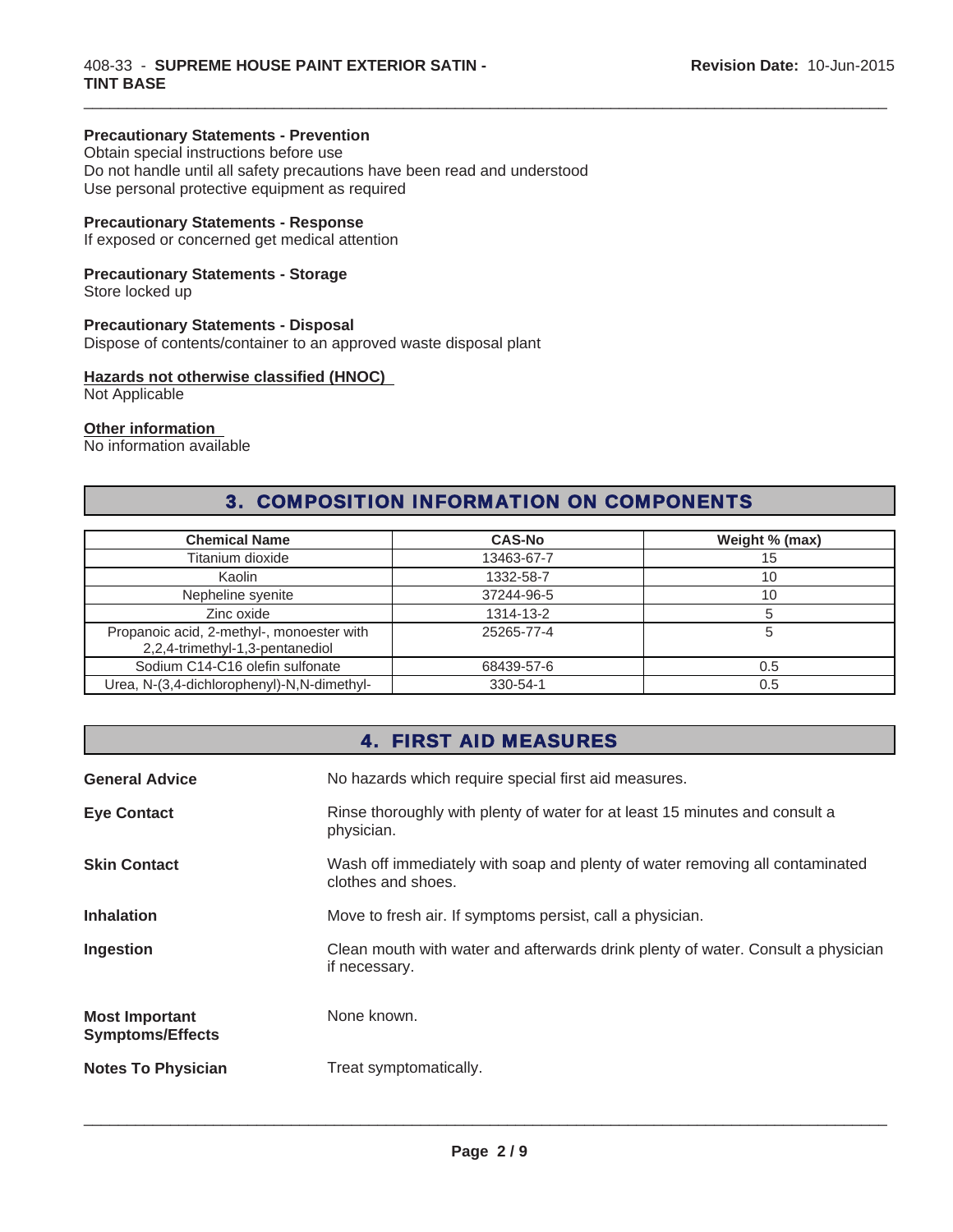# 5. FIRE-FIGHTING MEASURES

 $\_$  ,  $\_$  ,  $\_$  ,  $\_$  ,  $\_$  ,  $\_$  ,  $\_$  ,  $\_$  ,  $\_$  ,  $\_$  ,  $\_$  ,  $\_$  ,  $\_$  ,  $\_$  ,  $\_$  ,  $\_$  ,  $\_$  ,  $\_$  ,  $\_$  ,  $\_$  ,  $\_$  ,  $\_$  ,  $\_$  ,  $\_$  ,  $\_$  ,  $\_$  ,  $\_$  ,  $\_$  ,  $\_$  ,  $\_$  ,  $\_$  ,  $\_$  ,  $\_$  ,  $\_$  ,  $\_$  ,  $\_$  ,  $\_$  ,

| <b>Suitable Extinguishing Media</b>                                                          | Use extinguishing measures that are appropriate to local<br>circumstances and the surrounding environment.                                   |
|----------------------------------------------------------------------------------------------|----------------------------------------------------------------------------------------------------------------------------------------------|
| <b>Protective Equipment And Precautions For</b><br><b>Firefighters</b>                       | As in any fire, wear self-contained breathing apparatus<br>pressure-demand, MSHA/NIOSH (approved or equivalent)<br>and full protective gear. |
| <b>Specific Hazards Arising From The Chemical</b>                                            | Closed containers may rupture if exposed to fire or<br>extreme heat.                                                                         |
| <b>Sensitivity To Mechanical Impact</b>                                                      | No                                                                                                                                           |
| <b>Sensitivity To Static Discharge</b>                                                       | No                                                                                                                                           |
| <b>Flash Point Data</b><br>Flash Point (°F)<br>Flash Point (°C)<br><b>Flash Point Method</b> | Not applicable<br>Not applicable<br>Not applicable                                                                                           |
| <b>Flammability Limits In Air</b>                                                            |                                                                                                                                              |
| <b>Lower Explosion Limit</b><br><b>Upper Explosion Limit</b>                                 | Not applicable<br>Not applicable                                                                                                             |
| <b>NFPA</b><br>Health: 1<br>Flammability: 0                                                  | <b>Instability: 0</b><br>Special: -                                                                                                          |
| <b>NFPA Legend</b>                                                                           |                                                                                                                                              |

- 0 Not Hazardous
- 1 Slightly 2 - Moderate
- 3 High
- 4 Severe

*The ratings assigned are only suggested ratings, the contractor/employer has ultimate responsibilities for NFPA ratings where this system is used.*

*Additional information regarding the NFPA rating system is available from the National Fire Protection Agency (NFPA) at www.nfpa.org.*

# 6. ACCIDENTAL RELEASE MEASURES

| <b>Personal Precautions</b>      | Avoid contact with skin, eyes and clothing. Ensure adequate ventilation.                             |
|----------------------------------|------------------------------------------------------------------------------------------------------|
| <b>Other Information</b>         | Prevent further leakage or spillage if safe to do so.                                                |
| <b>Environmental Precautions</b> | See Section 12 for additional Ecological Information.                                                |
| <b>Methods For Clean-Up</b>      | Soak up with inert absorbent material. Sweep up and shovel into suitable<br>containers for disposal. |

# 7. HANDLING AND STORAGE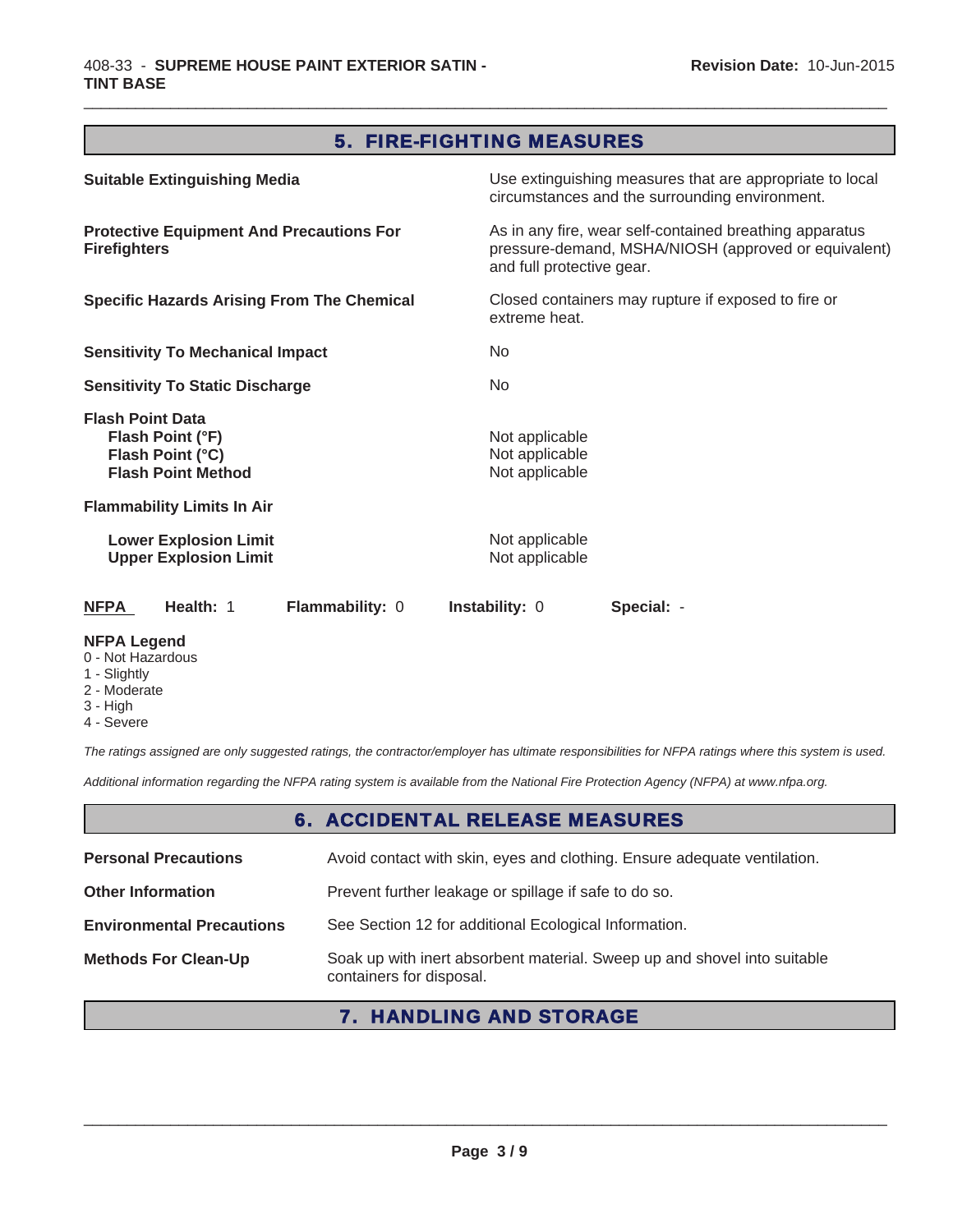| <b>Handling</b>               | Avoid contact with skin, eyes and clothing. Avoid breathing vapors, spray mists or<br>sanding dust. In case of insufficient ventilation, wear suitable respiratory<br>equipment. |
|-------------------------------|----------------------------------------------------------------------------------------------------------------------------------------------------------------------------------|
| <b>Storage</b>                | Keep container tightly closed. Keep out of the reach of children.                                                                                                                |
| <b>Incompatible Materials</b> | No information available                                                                                                                                                         |

# 8. EXPOSURE CONTROLS / PERSONAL PROTECTION

## **Exposure Limits**

| <b>Chemical Name</b>                       | <b>ACGIH</b>                                    | <b>OSHA</b>                                                  |
|--------------------------------------------|-------------------------------------------------|--------------------------------------------------------------|
| Titanium dioxide                           | 10 mg/m <sup>3</sup> - TWA                      | 15 mg/m <sup>3</sup> - TWA                                   |
| Kaolin                                     | 2 mg/m <sup>3</sup> - TWA                       | 15 mg/m <sup>3</sup> - TWA total<br>$5 \text{ mg/m}^3$ - TWA |
| Nepheline syenite                          | N/E                                             | 5 mg/m <sup>3</sup> - TWA (nuisance dust)                    |
| Zinc oxide                                 | 2 mg/m <sup>3</sup> - TWA<br>10 mg/m $3 -$ STEL | $5$ mg/m <sup>3</sup> - TWA<br>15 mg/m $3$ - TWA             |
| Urea, N-(3,4-dichlorophenyl)-N,N-dimethyl- | 10 mg/m <sup>3</sup> - TWA                      | N/E                                                          |

**Engineering Measures** Ensure adequate ventilation, especially in confined areas.

## **Personal Protective Equipment**

| <b>Eye/Face Protection</b>    | Safety glasses with side-shields.                                        |
|-------------------------------|--------------------------------------------------------------------------|
| <b>Skin Protection</b>        | Protective gloves and impervious clothing.                               |
| <b>Respiratory Protection</b> | In case of insufficient ventilation wear suitable respiratory equipment. |
|                               |                                                                          |

**Hygiene Measures** Avoid contact with skin, eyes and clothing. Remove and wash contaminated clothing before re-use. Wash thoroughly after handling.

# 9. PHYSICAL AND CHEMICAL PROPERTIES

| <b>Odor Threshold</b><br>No information available<br>$10.3 - 10.7$<br>Density (Ibs/gal)<br>$1.23 - 1.28$<br><b>Specific Gravity</b><br>No information available<br>рH<br>No information available<br><b>Viscosity (cps)</b><br>No information available<br><b>Solubility</b><br><b>Water Solubility</b><br>No information available<br>No information available<br><b>Evaporation Rate</b><br>No information available<br><b>Vapor Pressure</b><br><b>Vapor Density</b><br>No information available<br>Wt. % Solids<br>$40 - 50$<br>$25 - 35$<br>Vol. % Solids<br>Wt. % Volatiles<br>$50 - 60$<br>$65 - 75$<br>Vol. % Volatiles<br>< 100<br>VOC Regulatory Limit (g/L)<br>212<br><b>Boiling Point (°F)</b><br>100<br><b>Boiling Point (°C)</b> |  |
|------------------------------------------------------------------------------------------------------------------------------------------------------------------------------------------------------------------------------------------------------------------------------------------------------------------------------------------------------------------------------------------------------------------------------------------------------------------------------------------------------------------------------------------------------------------------------------------------------------------------------------------------------------------------------------------------------------------------------------------------|--|
| 32<br><b>Freezing Point (°F)</b>                                                                                                                                                                                                                                                                                                                                                                                                                                                                                                                                                                                                                                                                                                               |  |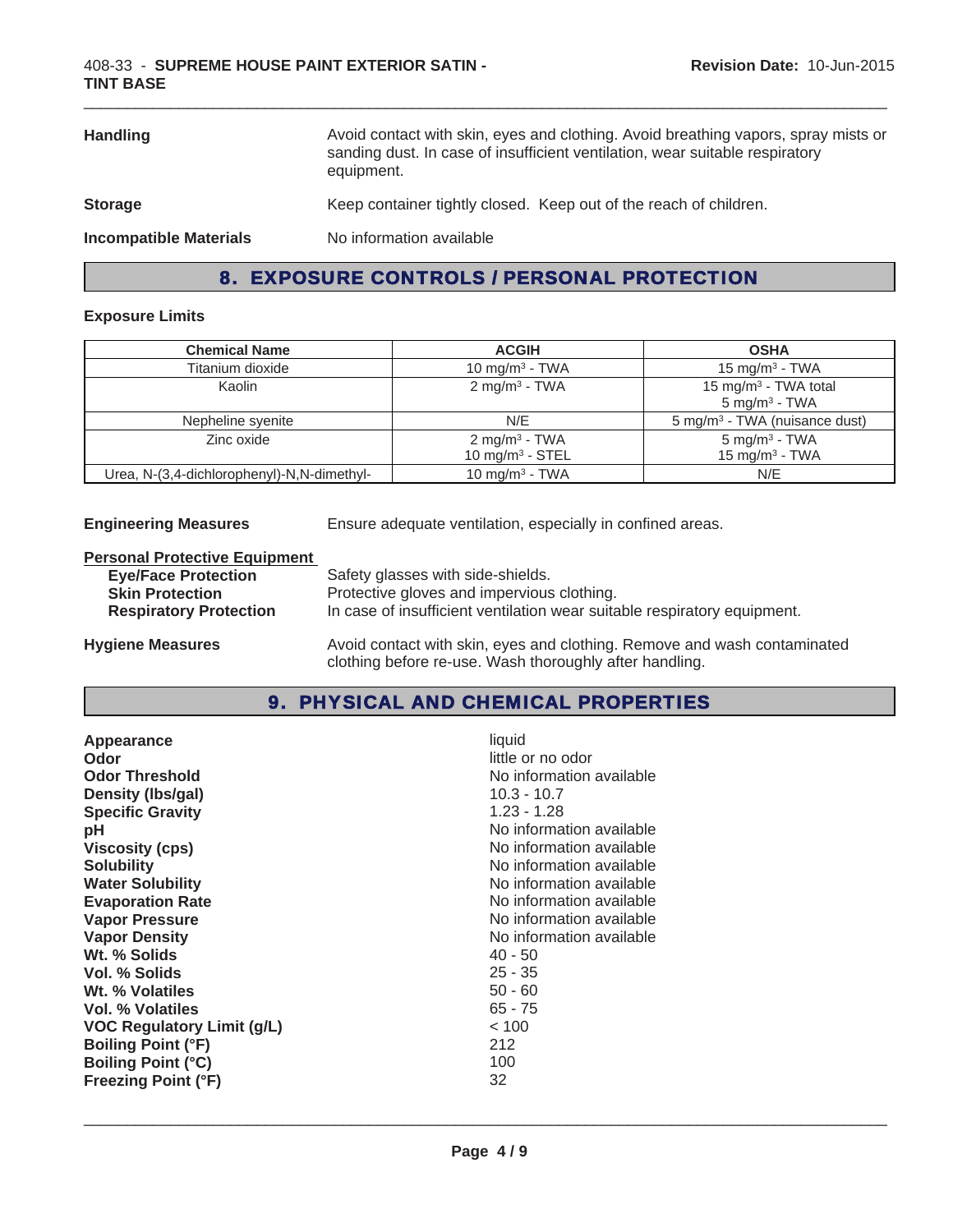#### 408-33 - **SUPREME HOUSE PAINT EXTERIOR SATIN - TINT BASE**

**Freezing Point (°C)** 0<br> **Flash Point (°F)** 0<br>
Not applicable **Flash Point (°F)**<br> **Flash Point (°C)**<br> **Flash Point (°C)**<br> **Not** applicable<br>
Not applicable **Flash Point (°C)**<br> **Flash Point Method**<br> **Flash Point Method**<br> **CO Flash Point Method**<br> **Flammability (solid, gas)** Not applicable Not applicable **Flammability (solid, gas)** Not applicable Upper Explosion Limit **Upper Explosion Limit**<br> **Lower Explosion Limit**<br> **Lower Explosion Limit**<br> **Not applicable Lower Explosion Limit**<br> **Autoignition Temperature (°F)** Not applicable Not applicable available **Autoignition Temperature (°F)**<br> **Autoignition Temperature (°C)** No information available Autoignition Temperature (°C) **Decomposition Temperature (°F)** No information available **Decomposition Temperature (°C)** No information available **Partition Coefficient (n-octanol/water)** No information available

 $\_$  ,  $\_$  ,  $\_$  ,  $\_$  ,  $\_$  ,  $\_$  ,  $\_$  ,  $\_$  ,  $\_$  ,  $\_$  ,  $\_$  ,  $\_$  ,  $\_$  ,  $\_$  ,  $\_$  ,  $\_$  ,  $\_$  ,  $\_$  ,  $\_$  ,  $\_$  ,  $\_$  ,  $\_$  ,  $\_$  ,  $\_$  ,  $\_$  ,  $\_$  ,  $\_$  ,  $\_$  ,  $\_$  ,  $\_$  ,  $\_$  ,  $\_$  ,  $\_$  ,  $\_$  ,  $\_$  ,  $\_$  ,  $\_$  ,

# 10. STABILITY AND REACTIVITY

| <b>Reactivity</b>                         | Not Applicable                           |
|-------------------------------------------|------------------------------------------|
| <b>Chemical Stability</b>                 | Stable under normal conditions.          |
| <b>Conditions To Avoid</b>                | Prevent from freezing.                   |
| <b>Incompatible Materials</b>             | No materials to be especially mentioned. |
| <b>Hazardous Decomposition Products</b>   | None under normal use.                   |
| <b>Possibility Of Hazardous Reactions</b> | None under normal conditions of use.     |

# 11. TOXICOLOGICAL INFORMATION

| <b>Product Information</b>                                                                                                                               |                                                                                                                                                                                                                                                  |  |  |
|----------------------------------------------------------------------------------------------------------------------------------------------------------|--------------------------------------------------------------------------------------------------------------------------------------------------------------------------------------------------------------------------------------------------|--|--|
|                                                                                                                                                          | Information on likely routes of exposure                                                                                                                                                                                                         |  |  |
| <b>Principal Routes of Exposure</b>                                                                                                                      | Eye contact, skin contact and inhalation.                                                                                                                                                                                                        |  |  |
| <b>Acute Toxicity</b>                                                                                                                                    |                                                                                                                                                                                                                                                  |  |  |
| <b>Product Information</b>                                                                                                                               | No information available                                                                                                                                                                                                                         |  |  |
| Information on toxicological effects                                                                                                                     |                                                                                                                                                                                                                                                  |  |  |
| <b>Symptoms</b>                                                                                                                                          | No information available                                                                                                                                                                                                                         |  |  |
|                                                                                                                                                          | Delayed and immediate effects as well as chronic effects from short and long-term exposure                                                                                                                                                       |  |  |
| Eye contact<br>Skin contact                                                                                                                              | May cause slight irritation.<br>Substance may cause slight skin irritation. Prolonged or repeated contact may dry<br>skin and cause irritation.                                                                                                  |  |  |
| <b>Inhalation</b><br><b>Ingestion</b><br><b>Sensitization:</b><br><b>Neurological Effects</b><br><b>Mutagenic Effects</b><br><b>Reproductive Effects</b> | May cause irritation of respiratory tract.<br>Ingestion may cause gastrointestinal irritation, nausea, vomiting and diarrhea.<br>No information available<br>No information available.<br>No information available.<br>No information available. |  |  |
|                                                                                                                                                          |                                                                                                                                                                                                                                                  |  |  |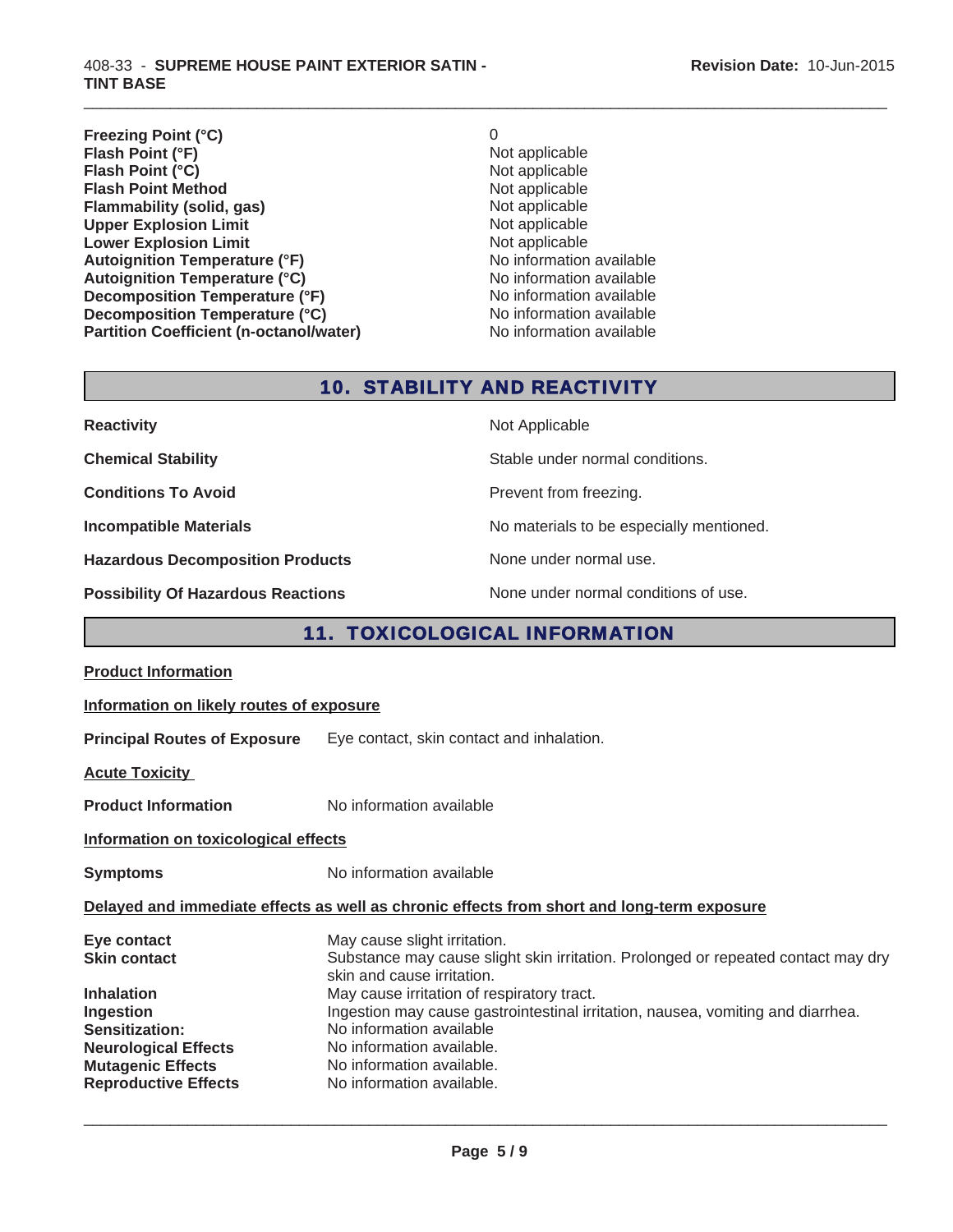| <b>Developmental Effects</b>    | No information available. |
|---------------------------------|---------------------------|
| <b>Target Organ Effects</b>     | No information available. |
| <b>STOT - single exposure</b>   | No information available  |
| <b>STOT - repeated exposure</b> | No information available  |
| <b>Other adverse effects</b>    | No information available. |
| <b>Aspiration Hazard</b>        | No information available  |

#### **Numerical measures of toxicity**

**The following values are calculated based on chapter 3.1 of the GHS document**

| <b>ATEmix (oral)</b>   | 50916 mg/kg  |
|------------------------|--------------|
| <b>ATEmix (dermal)</b> | 730222 mg/kg |

#### **Component**

#### **Acute Toxicity**

Titanium dioxide LD50 Oral: > 10000 mg/kg (Rat) LD50 Dermal:  $> 10000$  mg/m<sup>3</sup> (Rabbit) LC50 Inhalation (Dust):  $> 6.82$  mg/L (Rat, 4 hr.) Kaolin LD50 Oral: > 5000 mg/kg (Rat) Zinc oxide LD50 Oral: 5000 mg/kg (Rat) LC50 Inhalation (Dust):  $> 5700$  mg/m<sup>3</sup> (Rat, 4 hr.) Urea, N-(3,4-dichlorophenyl)-N,N-dimethyl-LD50 Oral: 1017 mg/kg (Rat) LD50 Dermal: > 5000 mg/kg (Rat)

### **Carcinogenicity**

*The information below indicates whether each agency has listed any ingredient as a carcinogen:.*

| <b>Chemical Name</b> | <b>IARC</b>            | <b>NTP</b> | <b>OSHA Carcinogen</b> |
|----------------------|------------------------|------------|------------------------|
|                      | 2B<br>· Possible Human |            | ∟isted                 |
| Titanium dioxide     | Carcinoɑen             |            |                        |

 $\_$  ,  $\_$  ,  $\_$  ,  $\_$  ,  $\_$  ,  $\_$  ,  $\_$  ,  $\_$  ,  $\_$  ,  $\_$  ,  $\_$  ,  $\_$  ,  $\_$  ,  $\_$  ,  $\_$  ,  $\_$  ,  $\_$  ,  $\_$  ,  $\_$  ,  $\_$  ,  $\_$  ,  $\_$  ,  $\_$  ,  $\_$  ,  $\_$  ,  $\_$  ,  $\_$  ,  $\_$  ,  $\_$  ,  $\_$  ,  $\_$  ,  $\_$  ,  $\_$  ,  $\_$  ,  $\_$  ,  $\_$  ,  $\_$  ,

• Although IARC has classified titanium dioxide as possibly carcinogenic to humans (2B), their summary concludes: "No significant exposure to titanium dioxide is thought to occur during the use of products in which titanium dioxide is bound to other materials, such as paint."

#### **Legend**

IARC - International Agency for Research on Cancer NTP - National Toxicity Program OSHA - Occupational Safety & Health Administration

# 12. ECOLOGICAL INFORMATION

## **Ecotoxicity Effects**

The environmental impact of this product has not been fully investigated.

## **Product Information**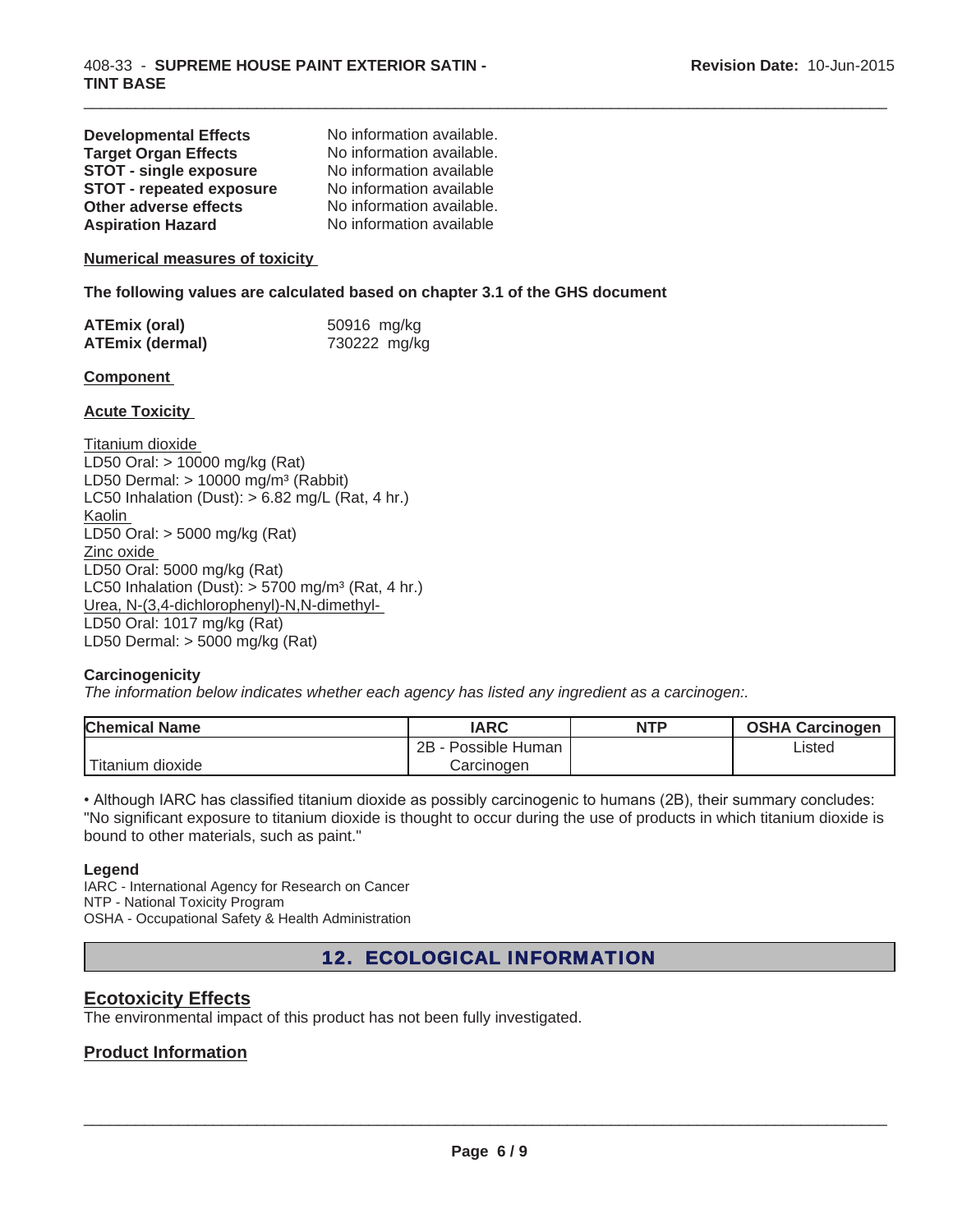### **Acute Toxicity to Fish**

No information available

#### **Acute Toxicity to Aquatic Invertebrates**

No information available

## **Acute Toxicity to Aquatic Plants**

No information available

#### **Persistence / Degradability**

No information available.

#### **Bioaccumulation / Accumulation**

No information available.

#### **Mobility in Environmental Media**

No information available.

#### **Ozone**

No information available

## **Component**

## **Acute Toxicity to Fish**

Titanium dioxide LC50: > 1000 mg/L (Fathead Minnow - 96 hr.) Urea, N-(3,4-dichlorophenyl)-N,N-dimethyl-LC50: 3.5 mg/L (Rainbow Trout - 96 hr.)

### **Acute Toxicity to Aquatic Invertebrates**

No information available

#### **Acute Toxicity to Aquatic Plants**

No information available

|                                                                                                                                                                                                                                                                       | <b>13. DISPOSAL CONSIDERATIONS</b>     |
|-----------------------------------------------------------------------------------------------------------------------------------------------------------------------------------------------------------------------------------------------------------------------|----------------------------------------|
| Dispose of in accordance with federal, state, provincial, and local regulations.<br><b>Waste Disposal Method</b><br>Local requirements may vary, consult your sanitation department or<br>state-designated environmental protection agency for more disposal options. |                                        |
|                                                                                                                                                                                                                                                                       | <b>14. TRANSPORT INFORMATION</b>       |
| <b>DOT</b>                                                                                                                                                                                                                                                            | Not regulated                          |
| <b>ICAO/IATA</b>                                                                                                                                                                                                                                                      | Not regulated                          |
| <b>IMDG/IMO</b>                                                                                                                                                                                                                                                       | Not regulated                          |
|                                                                                                                                                                                                                                                                       | <b>REGULATORY INFORMATION</b><br>15. . |

 $\_$  ,  $\_$  ,  $\_$  ,  $\_$  ,  $\_$  ,  $\_$  ,  $\_$  ,  $\_$  ,  $\_$  ,  $\_$  ,  $\_$  ,  $\_$  ,  $\_$  ,  $\_$  ,  $\_$  ,  $\_$  ,  $\_$  ,  $\_$  ,  $\_$  ,  $\_$  ,  $\_$  ,  $\_$  ,  $\_$  ,  $\_$  ,  $\_$  ,  $\_$  ,  $\_$  ,  $\_$  ,  $\_$  ,  $\_$  ,  $\_$  ,  $\_$  ,  $\_$  ,  $\_$  ,  $\_$  ,  $\_$  ,  $\_$  ,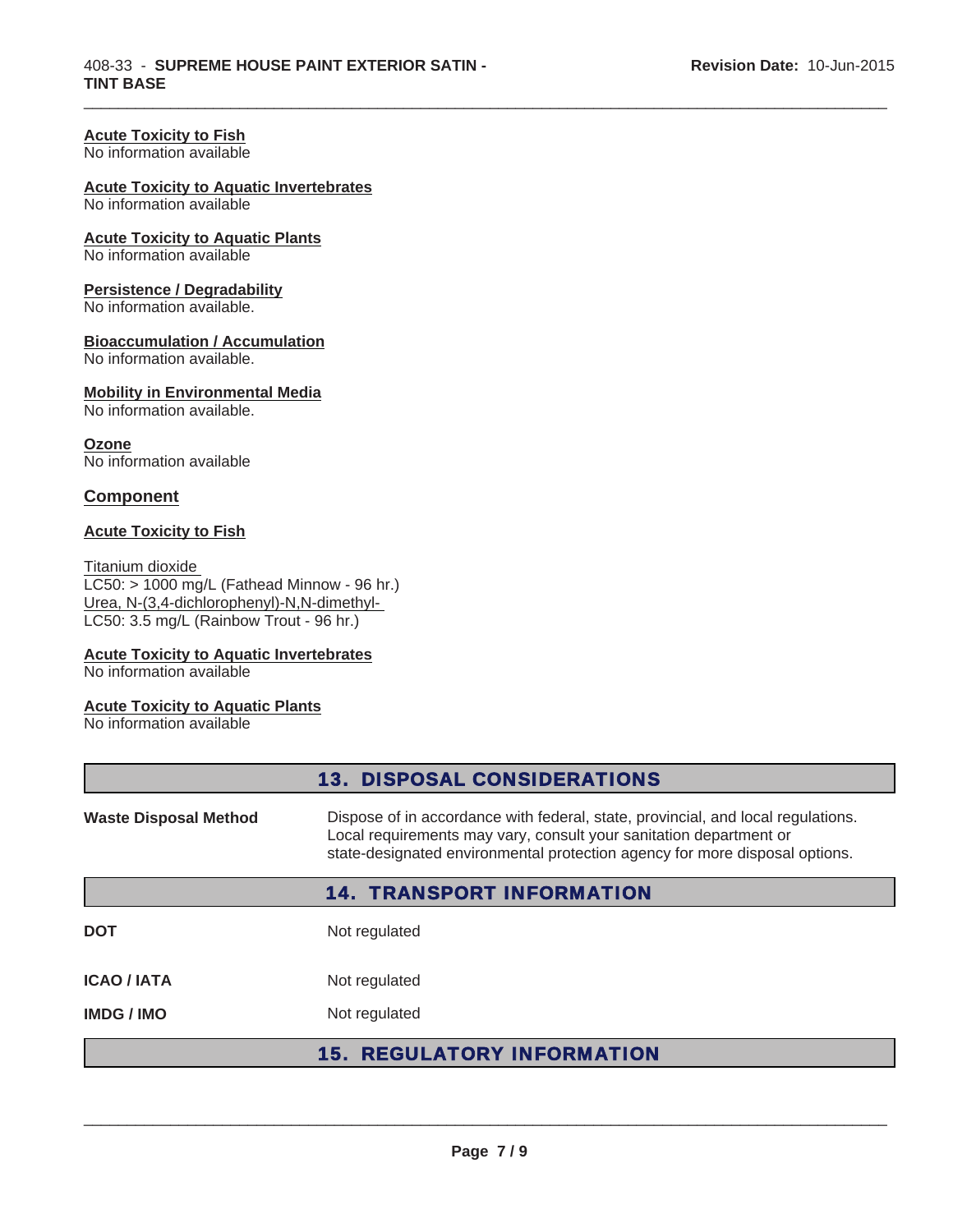# **International Inventories**

| <b>TSCA: United States</b> | Yes - All components are listed or exempt. |
|----------------------------|--------------------------------------------|
| <b>DSL: Canada</b>         | Yes - All components are listed or exempt. |

# **Federal Regulations**

| SARA 311/312 hazardous categorization |     |
|---------------------------------------|-----|
| Acute Health Hazard                   | N∩  |
| Chronic Health Hazard                 | Yes |
| Fire Hazard                           | N۵  |

Sudden Release of Pressure Hazard No Reactive Hazard No.

# **SARA 313**

Section 313 of Title III of the Superfund Amendments and Reauthorization Act of 1986 (SARA). This product contains a chemical or chemicals which are subject to the reporting requirements of the Act and Title 40 of the Code of Federal Regulations, Part 372:

 $\_$  ,  $\_$  ,  $\_$  ,  $\_$  ,  $\_$  ,  $\_$  ,  $\_$  ,  $\_$  ,  $\_$  ,  $\_$  ,  $\_$  ,  $\_$  ,  $\_$  ,  $\_$  ,  $\_$  ,  $\_$  ,  $\_$  ,  $\_$  ,  $\_$  ,  $\_$  ,  $\_$  ,  $\_$  ,  $\_$  ,  $\_$  ,  $\_$  ,  $\_$  ,  $\_$  ,  $\_$  ,  $\_$  ,  $\_$  ,  $\_$  ,  $\_$  ,  $\_$  ,  $\_$  ,  $\_$  ,  $\_$  ,  $\_$  ,

| <b>Chemical Name</b> | <b>CAS-No</b> | Weight % (max) | <b>CERCLA/SARA 313</b>     |
|----------------------|---------------|----------------|----------------------------|
|                      |               |                | (de minimis concentration) |
| Zinc oxide           | 1314-13-2     |                |                            |

## **Clean Air Act, Section 112 Hazardous Air Pollutants (HAPs) (see 40 CFR 61)**

This product contains the following HAPs:

*None*

# **State Regulations**

#### **California Proposition 65**

*This product may contain small amounts of materials known to the state of California to cause cancer or reproductive harm.*

## **State Right-to-Know**

| <b>Chemical Name</b>                 | <b>Massachusetts</b> | <b>New Jersey</b> | Pennsylvania |
|--------------------------------------|----------------------|-------------------|--------------|
| Titanium dioxide                     |                      |                   |              |
| Kaolin                               |                      |                   |              |
| Zinc oxide                           |                      |                   |              |
| Urea,                                |                      |                   |              |
| N-(3,4-dichlorophenyl)-N,N-dimethyl- |                      |                   |              |

**Legend**

X - Listed

# 16. OTHER INFORMATION

**HMIS**

**Health:** 1\*

**Flammability:** 0 **Reactivity:** 0 **PPE:** -